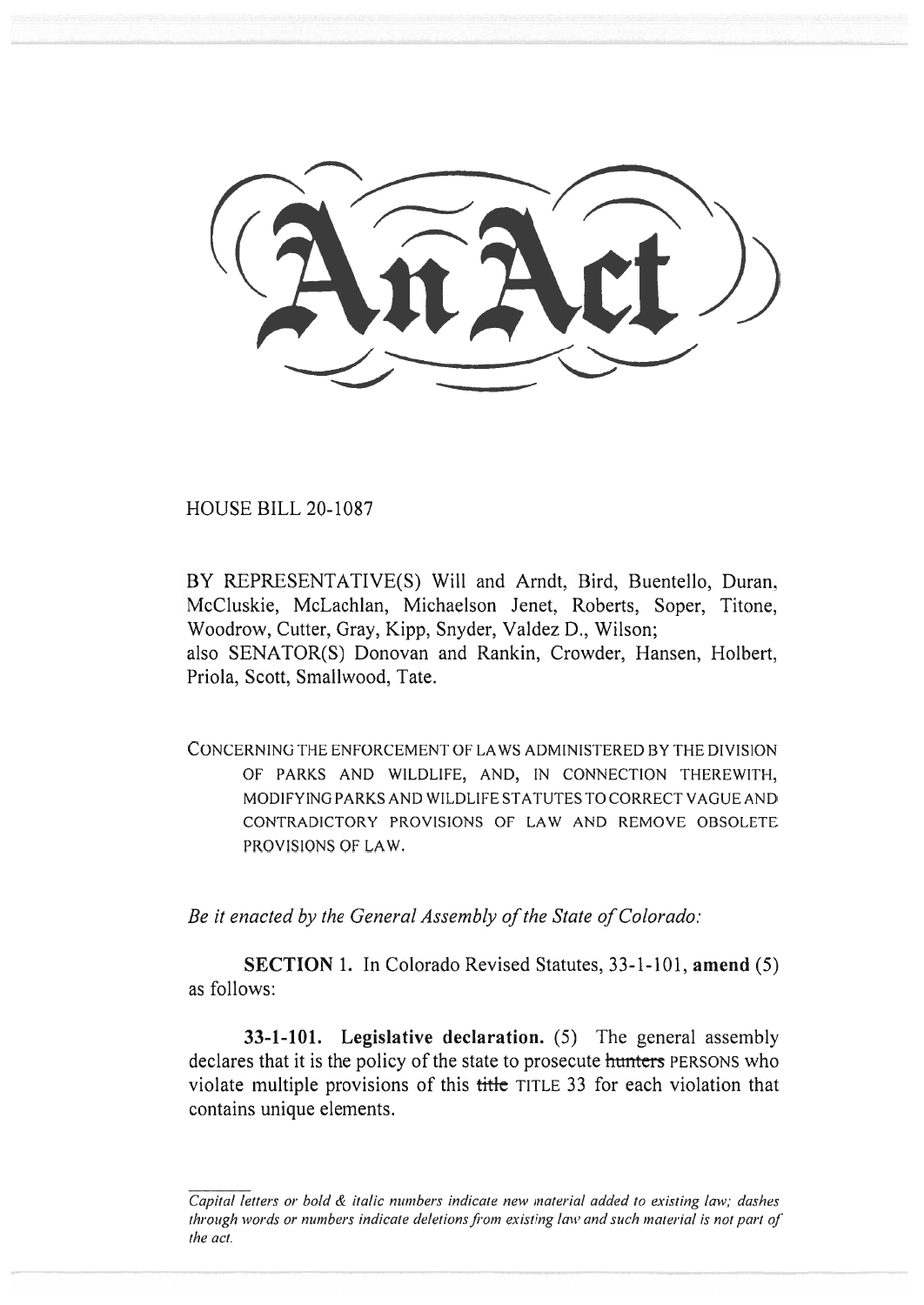**SECTION 2.** In Colorado Revised Statutes, 33-1-102, **amend** (43) as follows:

**33-1-102. Definitions.** As used in this title 33, unless the context otherwise requires:

(43) "Take" means to KILL OR OTHERWISE acquire possession of wildlife; but such EXCEPT THAT THE term shall DOES not include the accidental wounding or killing of wildlife by a motor vehicle, vessel, or train.

**SECTION 3.** In Colorado Revised Statutes, 33-4-102, **add** (7.5) as follows:

**33-4-102. Types of licenses and fees - rules.** (7.5) THE DIVISION OR A LICENSE AGENT ISSUING A LICENSE ON THE DIVISION'S BEHALF NEED NOT COMPLY WITH SECTION 24-72.1-103 CONCERNING SECURE AND VERIFIABLE IDENTITY DOCUMENTS WHEN ISSUING A LICENSE PURSUANT TO THIS SECTION.

**SECTION 4.** In Colorado Revised Statutes, **amend** 33-6-104 as follows:

**33-6-104. Imposition of penalty - procedures.** (1) A person who violates any rule of the commission for which there is not an associated statutory penalty listed is guilty of a misdemeanor and, upon conviction thereof, shall be punished by a fine of one hundred dollars, a surcharge as described in section 24-33.5-415.6, and an assessment of five license suspension points FOR A VIOLATION OF ANY OF THE FOLLOWING FOR WHICH THERE IS NOT AN ASSOCIATED STATUTORY PENALTY LISTED:

(a) A PROVISION OF ARTICLES 1 TO 6 OF THIS TITLE 33; OR

(b) A RULE OF THE COMMISSION PROMULGATED PURSUANT TO ONE OR MORE OF THE ARTICLES SPECIFIED IN SUBSECTION (1)(a) OF THIS SECTION.

 $(2)$  (a) (I) At the time that any A person is charged with violating any misdemeanor provisions of articles 1 to 6 of this title TITLE 33 or any A rule of the commission, the officer shall issue a summons and complaint to the alleged offender or, in the case of a violation for which a fine of a fixed

PAGE 2-HOUSE BILL 20-1087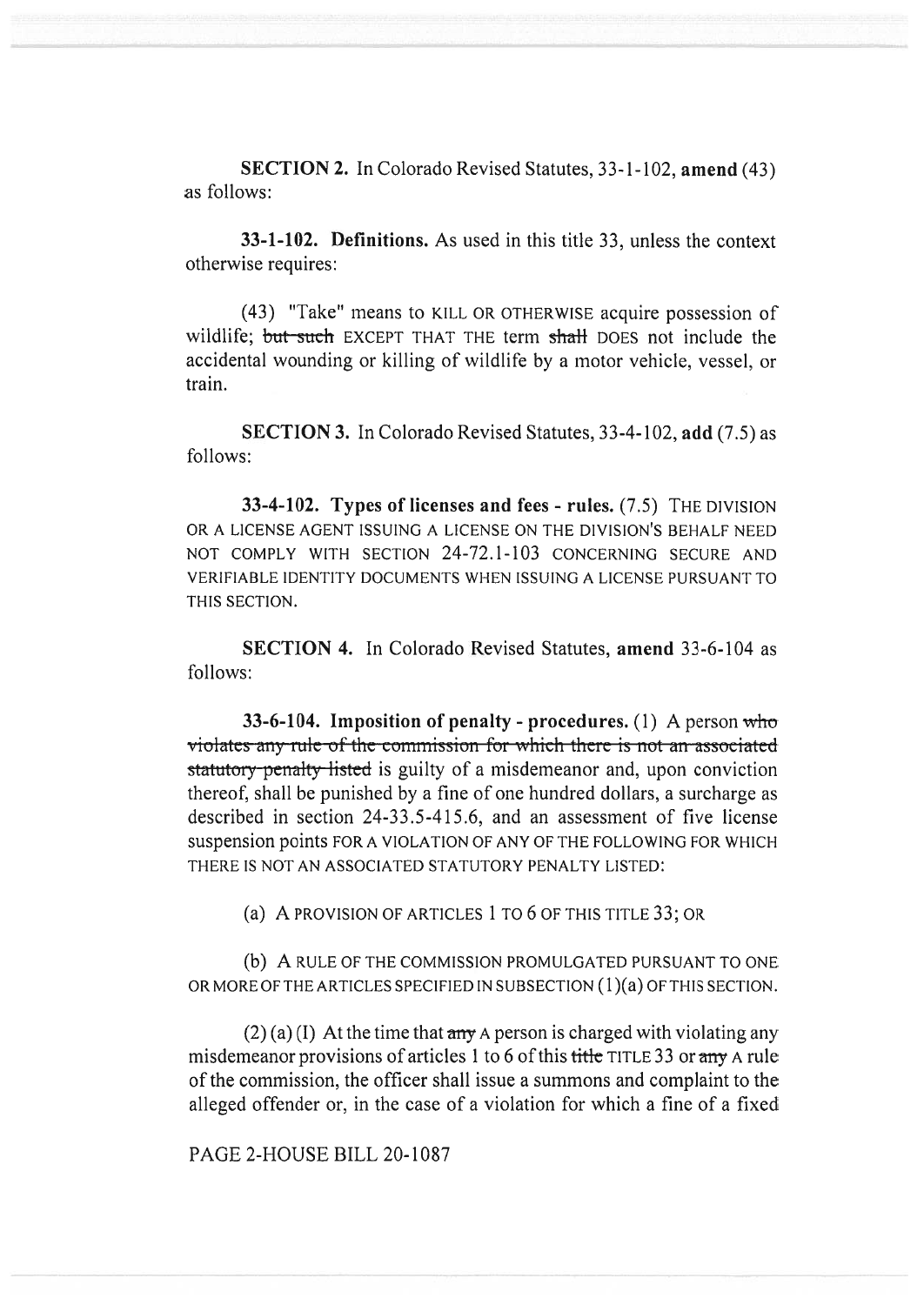amount is prescribed, may give the alleged offender an opportunity to voluntarily pay the fine and surcharge in the form of a penalty assessment.

(II) AN OFFICER SHALL NOT ISSUE A penalty assessments shall not be issued ASSESSMENT for violations for which minimum and maximum fines have been established. The penalty assessment notice given to the alleged offender shall MUST:

(A) Contain the information required  $\frac{d}{dx}$  and FOR A SUMMONS AND COMPLAINT;

(B) Be in the form of a summons and complaint; and  $shath$ 

(C) Specify in dollars the amount of the penalty to be assessed for the alleged offense and the amount of the surcharges to be collected pursuant to sections  $24-4.2-104$  (1) and  $24-33.5-415.6$ .  $C.R.S.$ 

(b) If the alleged offender accepts such THE PENALTY ASSESSMENT notice and pays the fine and the surcharges entered thereon ON THE FINE to the division within fifteen TWENTY days of issuance of the notice, such THE ALLEGED OFFENDER'S acceptance and payment shall constitute CONSTITUTES an acknowledgment of guilt by such person of the violation set forth in the penalty assessment notice.

(c) (I) AN OFFICER MAY TAKE any person who accepts a penalty assessment notice but who does not furnish satisfactory evidence of identity or who the officer has reasonable and probable grounds to believe will disregard a written promise to pay the specified fine and surcharges may be taken by the officer to the nearest known post office facility and be required to REQUIRE THAT THE PERSON remit the amount of the specified fine and surcharges to the division immediately by mail in United States currency or other legal tender OR by money order or BY personal check.

(II) Refusal or inability to remit the specified fine and surcharges by mail when required shall constitute CONSTITUTES a refusal to accept a penalty assessment notice. The officer shall advise the person arrested of the license suspension points to be assessed in accordance with section 33-6-106.

(III) Checks tendered by the violator to and accepted by the division

PAGE 3-HOUSE BILL 20-1087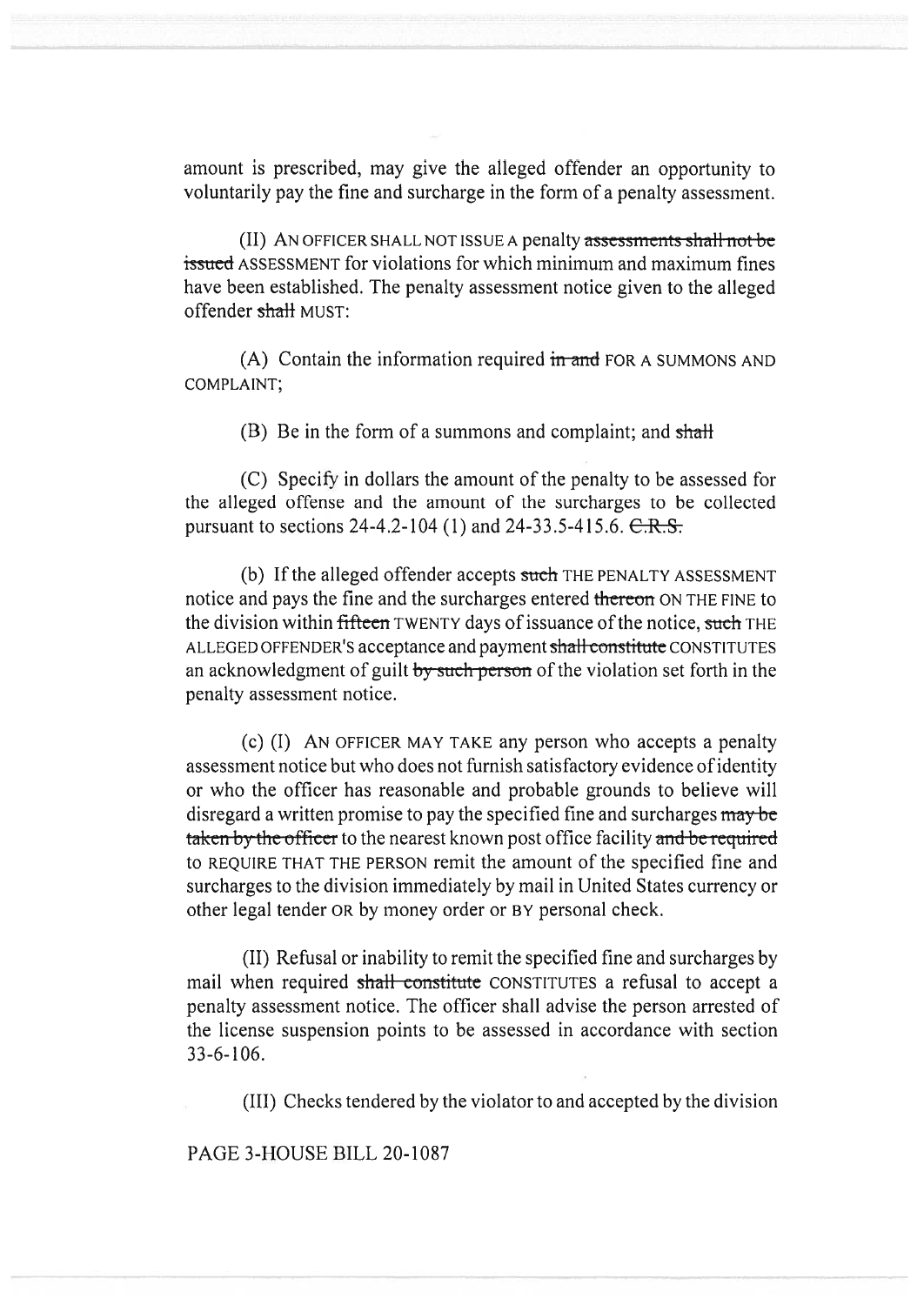and on FOR which payment is received by the division shall be ARE deemed sufficient receipt. If the fine and surcharges are not  $\pi$  paid, then the officer who issued the penalty assessment notice shall docket the summons and complaint with a court of competent jurisdiction for appearance by the person to answer the charges **therein** contained IN THE SUMMONS AND COMPLAINT at such THE time and place as is specified in the summons and complaint.

(3) (a) SERVICE OF A COPY OF A SUMMONS AND COMPLAINT OR PENALTY ASSESSMENT NOTICE ISSUED PURSUANT TO SUBSECTION (2) OF THIS SECTION MUST BE PROVIDED AT LEAST TEN DAYS BEFORE THE DATE SET FOR A HEARING ON THE MATTER BY:

(I) PROVIDING PERSONAL SERVICE OF THE COPY DIRECTLY TO THE ALLEGED OFFENDER;

(II) LEAVING THE COPY AT THE ALLEGED OFFENDER'S LAST-KNOWN PLACE OF RESIDENCE WITH AN INDIVIDUAL WHO IS EIGHTEEN YEARS OF AGE OR OLDER AND WHO RESIDES AT THE RESIDENCE; OR

(III) MAILING THE COPY TO THE ALLEGED OFFENDER'S LAST-KNOWN PLACE OF RESIDENCE BY CERTIFIED MAIL, RETURN RECEIPT REOUESTED. SERVICE BY CERTIFIED MAIL IS COMPLETE UPON RETURN OF THE RECEIPT SIGNED BY THE ALLEGED OFFENDER.

(b) AN INDIVIDUAL WHO PROVIDES PERSONAL SERVICE PURSUANT TO SUBSECTION (3)(a)(I) OF THIS SECTION MUST BE A DISINTERESTED PARTY WHO IS EIGHTEEN YEARS OF AGE OR OLDER.

**SECTION 5.** In Colorado Revised Statutes, 33-6-106, **add** (1.3) as follows:

**33-6-106. Suspension of license privileges.** (1.3) (a) THE COMMISSION OR A HEARING OFFICER THAT THE COMMISSION DELEGATES TO HEAR A MATTER MAY SUSPEND A PERSON'S LICENSE IN ACCORDANCE WITH SUBSECTION (1) OF THIS SECTION IF THE PERSON FAILS TO COMPLY WITH THE TERMS OF A SUMMONS, COMPLAINT, SUMMONS AND COMPLAINT, PENALTY ASSESSMENT NOTICE, OR OTHER OFFICIAL NOTICE OF AN ALLEGED VIOLATION OF ARTICLES 1 TO 6 OF THIS TITLE 33 ISSUED BY A COLORADO WILDLIFE OFFICER, PARKS OFFICER, OR OTHER PEACE OFFICER.

PAGE 4-HOUSE BILL 20-1087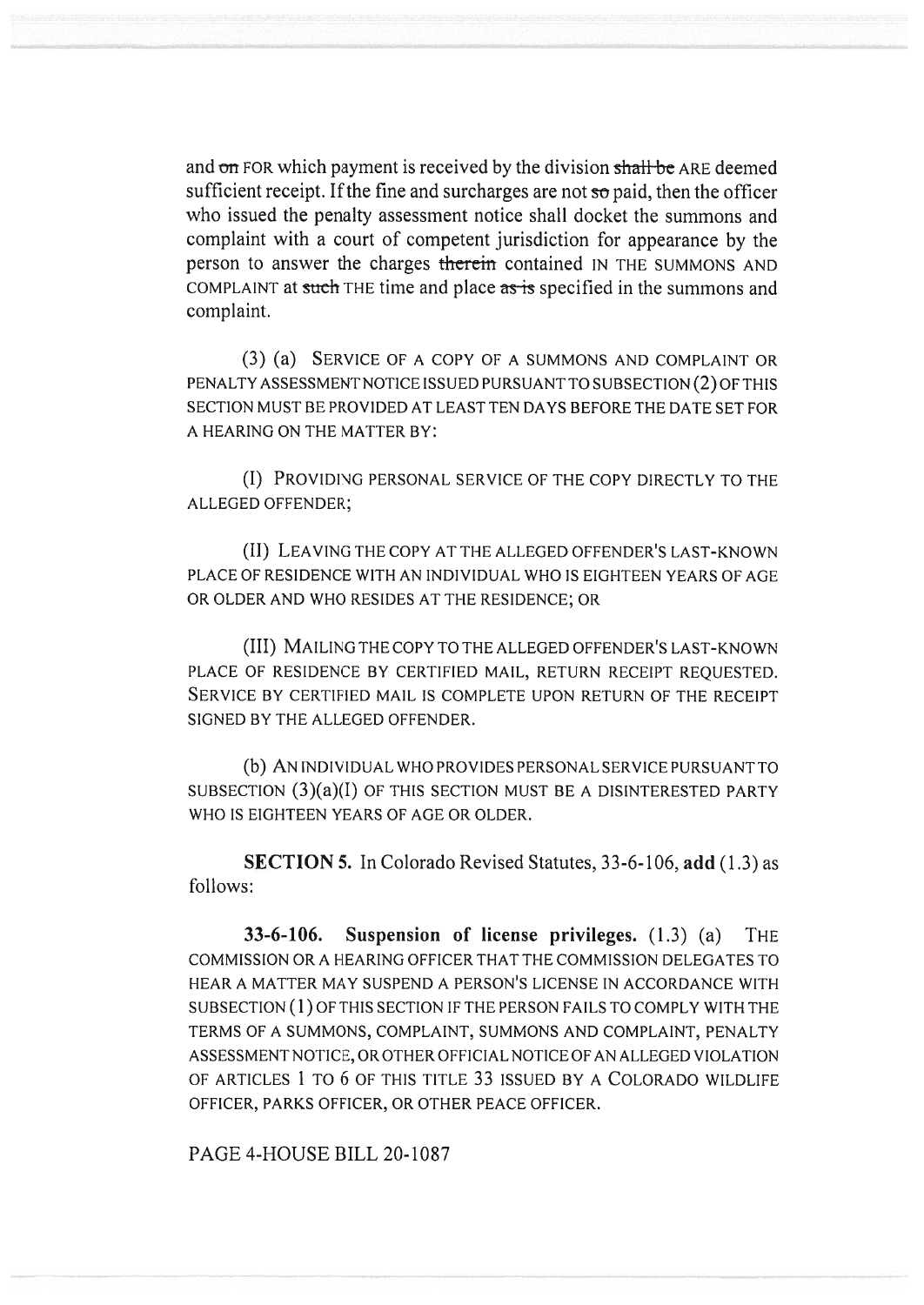(b) A SUSPENSION ISSUED PURSUANT TO THIS SUBSECTION (1.3) REMAINS IN EFFECT UNTIL THE PERSON FURNISHES OR CAUSES TO BE FURNISHED SATISFACTORY EVIDENCE OF COMPLIANCE WITH THE TERMS OF THE SUMMONS, COMPLAINT, SUMMONS AND COMPLAINT, PENALTY ASSESSMENT NOTICE, OR OTHER OFFICIAL NOTICE OF AN ALLEGED VIOLATION OF ARTICLES 1 TO 6 OF THIS TITLE 33. THE DIVISION SHALL ENTER THE SUSPENSION IN ACCORDANCE WITH ARTICLE III OF THE "WILDLIFE VIOLATOR COMPACT", PART 26 OF ARTICLE 60 OF TITLE 24, AND SHALL REMOVE THE ENTRY UPON SATISFACTORY EVIDENCE OF THE PERSON'S COMPLIANCE WITH AN OFFICIAL NOTICE OF AN ALLEGED VIOLATION.

**SECTION 6.** In Colorado Revised Statutes, 33-6-109, **amend**  (3.4)(a) introductory portion as follows:

**33-6-109. Wildlife - illegal possession.** (3.4) (a) In addition to the criminal penalties listed in subsection  $(3)$  of this section, there shall MAY be assessed a further penalty in the following amount for each of the following big game animals illegally taken:

**SECTION 7.** In Colorado Revised Statutes, **amend** 33-6-122 as follows:

**33-6-122. Hunting in a careless manner - definition.** (1) (a) It is unlawful for any person to hunt or take wildlife in a careless manner or to discharge a firearm or release an arrow in a careless manner which THAT endangers human life or property.

(b) For the purposes of this section, "careless" means failing to exercise the degree of reasonable care that would be exercised by a person of ordinary prudence under all the existing circumstances. in consideration of the probable danger of injury or damage.

(2) (a)  $\overline{Any}$  EXCEPT AS PROVIDED IN SUBSECTION (2)(b) OF THIS SECTION, A person who violates this section is guilty of a misdemeanor and, upon conviction thereof, shall be punished by a fine of not less than one hundred dollars nor more than one thousand dollars or by imprisonment in the county jail for up to one year, or by both such fine and imprisonment, and an assessment of twenty license suspension points.

(b) A PERSON WHO VIOLATES THIS SECTION IS SUBJECT TO A FINE OF

PAGE 5-HOUSE BILL 20-1087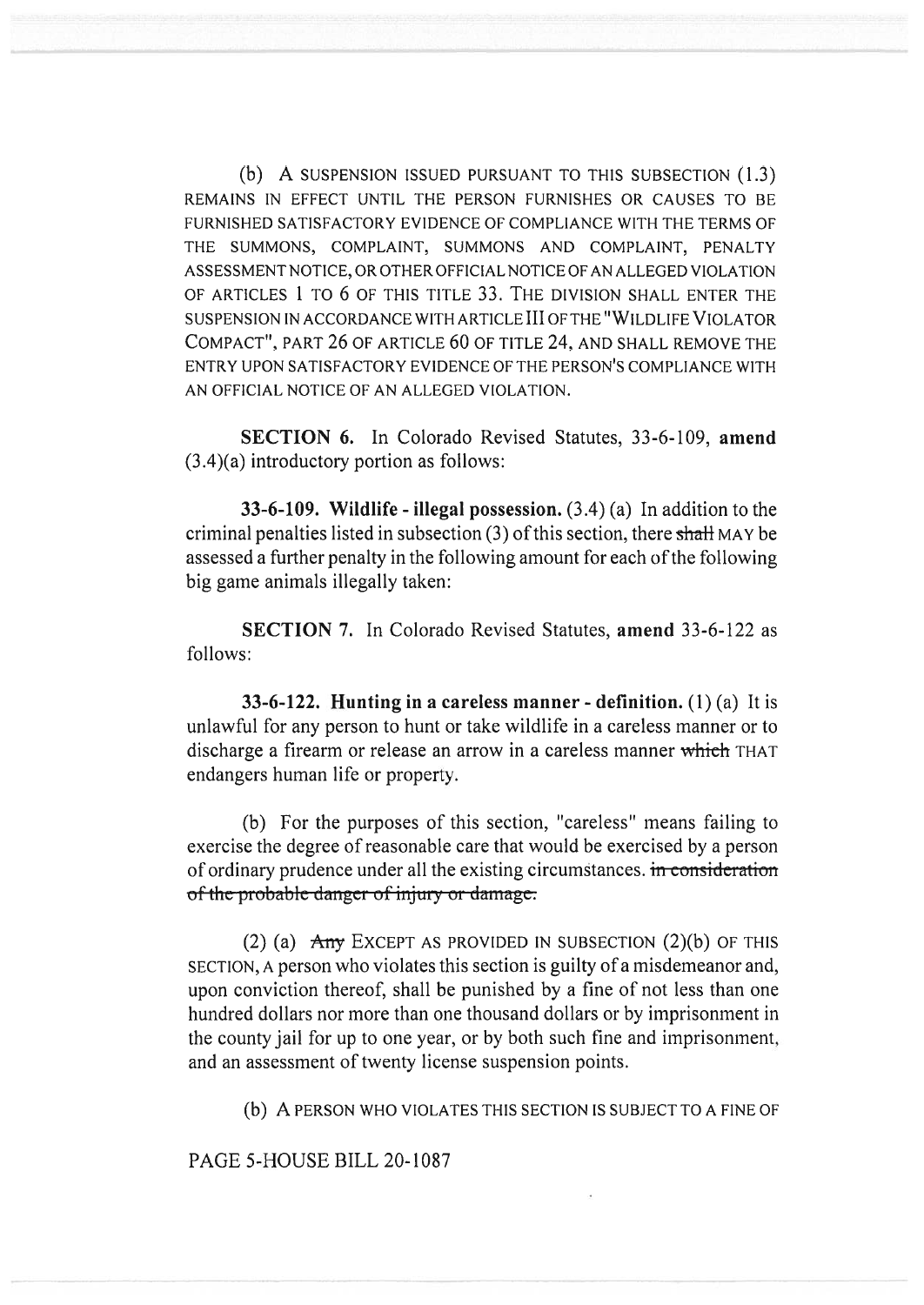FIVE HUNDRED DOLLARS AND AN ASSESSMENT OF FIFTEEN LICENSE SUSPENSION POINTS IF AT THE TIME OF THE VIOLATION THE PERSON:

(I) WAS HUNTING UNDER A VALID BIG GAME LICENSE;

(II) KILLED A BIG GAME ANIMAL THAT IS NOT COVERED BY THE LICENSE; AND

(III) (A) IMMEDIATELY FIELD DRESSED THE ANIMAL; AND

(B) REPORTED THE KILLING OF THE ANIMAL TO THE DIVISION.

**SECTION 8.** In Colorado Revised Statutes, 33-10-102, **amend** the introductory portion and (27) as follows:

**33-10-102. Definitions.** As used in articles 10 to 15 of this title TITLE 33, unless the context otherwise requires:

(27) (a) "Vessel" means every description of watercraft used or capable of being used as a means of transportation of persons and property on the water, other than INCLUDING ALL TYPES OF STAND-UP PADDLEBOARDS.

(b) "VESSEL" DOES NOT INCLUDE:

(I) ANY single-chambered, air-inflated devices THAT ARE NOT STAND-UP PADDLEBOARDS; or

(II) Seaplanes.

**SECTION 9.** In Colorado Revised Statutes, 33-13-102, **amend** the introductory portion and (5) as follows:

**33-13-102. Definitions.** As used in this article ARTICLE 13, unless the context otherwise requires:

(5) (a) "Vessel" means every description of watercraft used or capable of being used as a means of transportation of persons and property on the water, other than INCLUDING ALL TYPES OF STAND-UP PADDLEBOARDS.

PAGE 6-HOUSE BILL 20-1087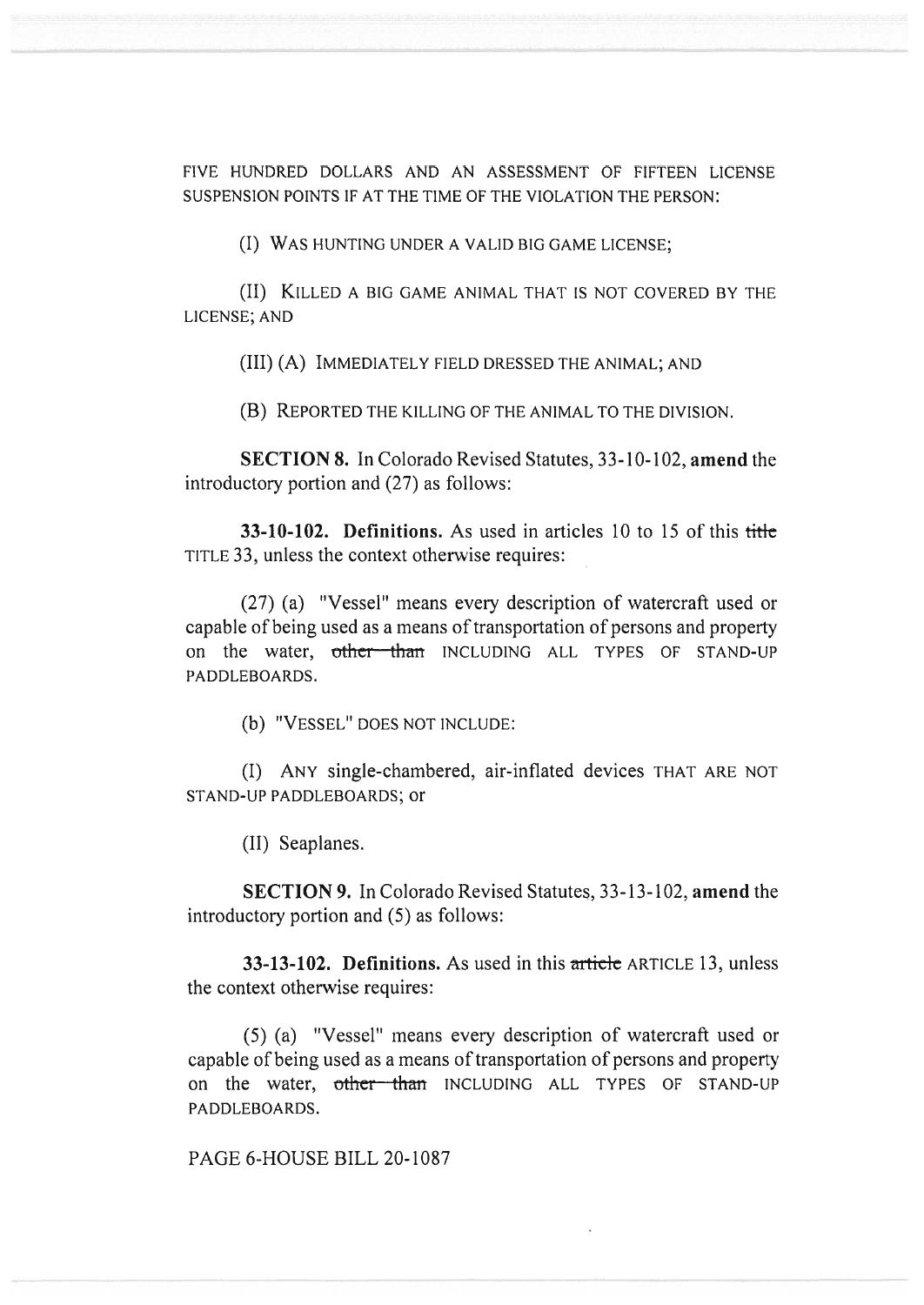(b) "VESSEL" DOES NOT INCLUDE:

(I) ANY single-chambered air-inflated devices THAT ARE NOT STAND-UP PADDLEBOARDS; or

(II) Seaplanes.

**SECTION 10.** In Colorado Revised Statutes, 33-14-117, **amend**  (1); and **add** (1.5) as follows:

**33-14-117. Hunting, carrying weapons on snowmobiles prohibitions. (1)** EXCEPT AS PROVIDED IN SUBSECTION (1.5) OF THIS SECTION, it is unlawful for any person to:

(a) Hunt any wildlife from a snowmobile;

(b) Operate or ride on any snowmobile with any firearm OTHER THAN A PISTOL OR A REVOLVER in his or her THE PERSON'S possession, unless such THE firearm is unloaded and enclosed in a carrying case or inserted in a scabbard, or with any bow unless it is unstrung or cased; but EXCEPT THAT this paragraph (b) SUBSECTION (1)(b) does not apply to any A person to whom the division has issued a permit for the control of predators such as coyotes, foxes, AND bobcats; and the like; OR

(c) Pursue, drive, or otherwise intentionally disturb or harass any wildlife by use of a snowmobile; but this paragraph (c) shall not prevent any EXCEPT THAT A person from using MAY USE a snowmobile to protect his THE PERSON'S crops and other property.

(1.5) A PERSON MAY PERFORM THE ACTIVITIES LISTED IN SUBSECTION (1) OF THIS SECTION IF THE PERSON IS OTHERWISE AUTHORIZED BY LAW OR BY THE DIVISION TO DO SO.

**SECTION 11.** In Colorado Revised Statutes, 33-15-102, **amend (1)**  as follows:

**33-15-102. Imposition of penalty - procedures.** (1) A person **WhO**  violates any rule of the commission for which there is not an associated statutory penalty listed is guilty of a class 2 petty offense and, upon conviction, shall be punished by a fine of one hundred dollars FOR A

PAGE 7-HOUSE BILL 20-1087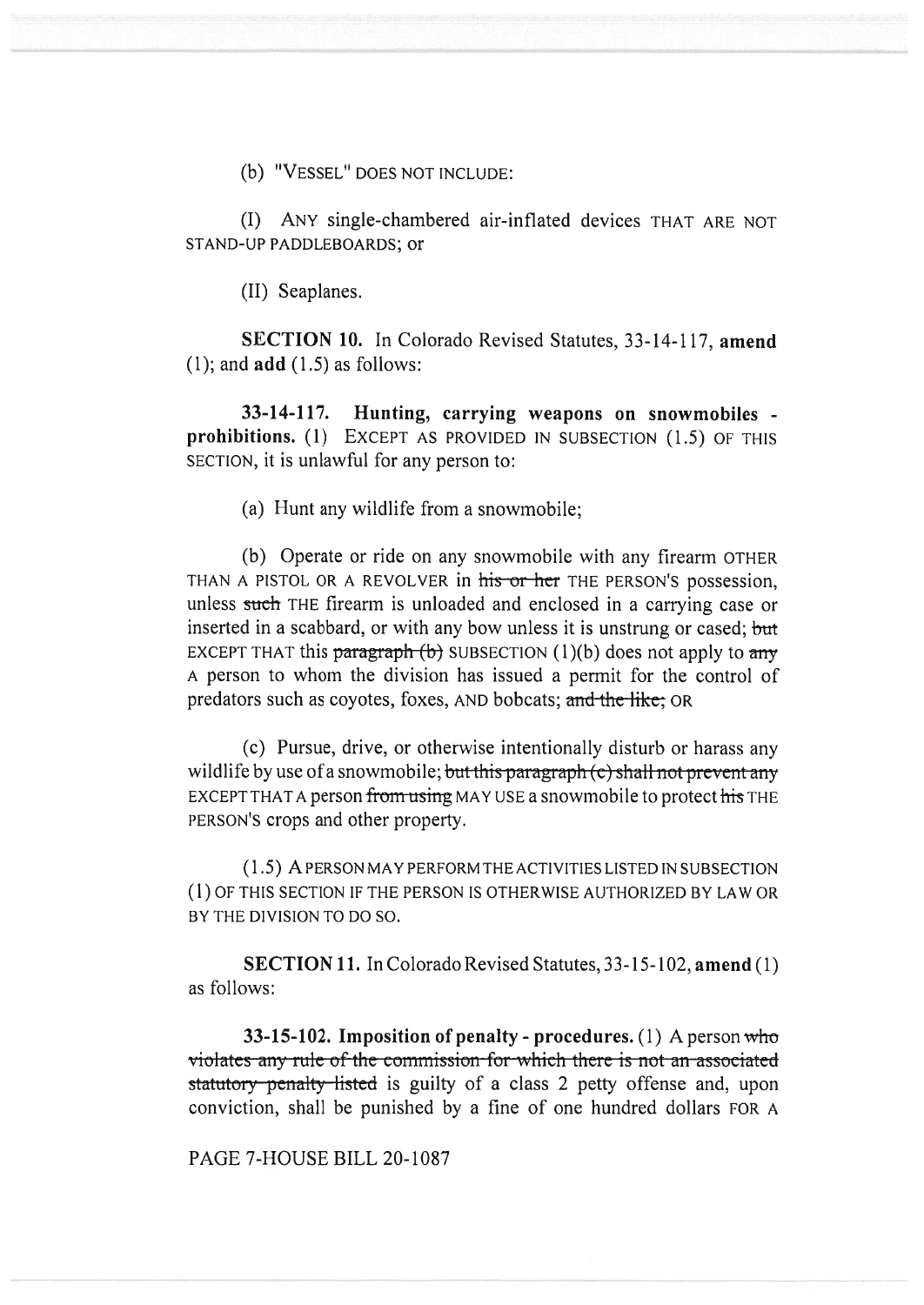VIOLATION OF ANY OF THE FOLLOWING FOR WHICH THERE IS NOT AN ASSOCIATED STATUTORY PENALTY LISTED:

(a) ANY PROVISION OF ARTICLES 10 TO 15 OR ARTICLE 32 OF THIS TITLE 33; OR

(b) A RULE OF THE COMMISSION PROMULGATED PURSUANT TO ONE OR MORE OF THE ARTICLES SPECIFIED IN SUBSECTION (1)(a) OF THIS SECTION.

SECTION 12. In Colorado Revised Statutes, 33-32-102, **amend** the introductory portion, (6), and (8) as follows:

**33-32-102. Definitions.** As used in this **article** ARTICLE 32, unless the context otherwise requires:

(6) (a) "River outfitter" means  $\frac{dy}{dx}$  A person advertising to provide or providing river-running services in the nature of facilities, guide services, or transportation for the purpose of river-running. except that

(b) "River outfitter" does not include  $\frac{any}{any}$  A person:

(I) Whose only service is providing motor vehicles, vessels, and other equipment for rent; any person

(II) Whose only service is providing instruction in STAND-UP PADDLEBOARDING, canoeing, or kayaking skills; or any person

(III) Who is providing river-running services exclusively for family or friends.

(8) (a) "Vessel" means every description of watercraft used or capable of being used as a means of transportation of persons and property on the water, other than INCLUDING ALL TYPES OF STAND-UP PADDLEBOARDS.

(b) "VESSEL" DOES NOT INCLUDE:

(I) ANY single-chambered air-inflated devices THAT ARE NOT STAND-UP PADDLEBOARDS; or

PAGE 8-HOUSE BILL 20-1087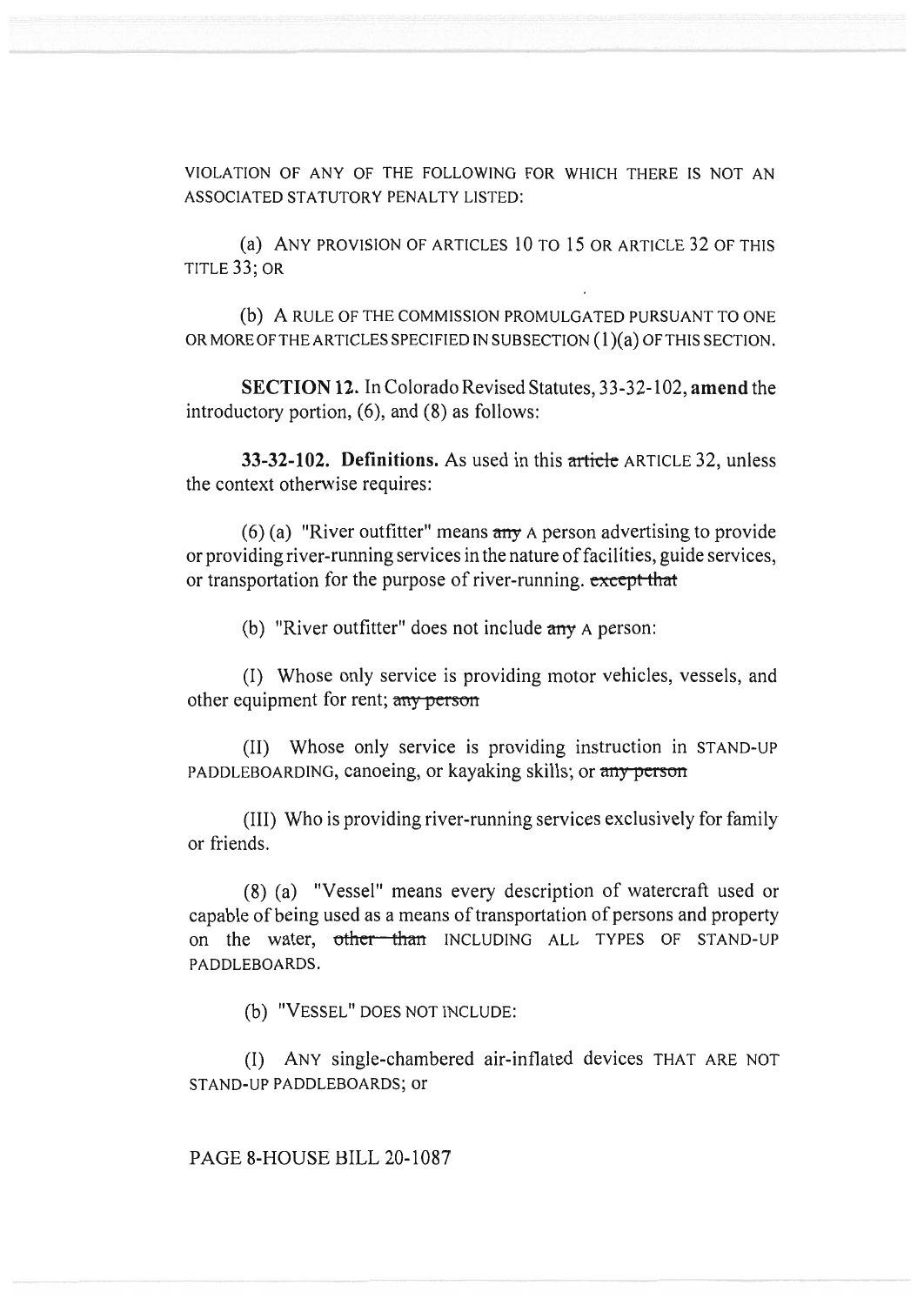(II) Seaplanes.

**SECTION 13.** In Colorado Revised Statutes, 33-32-107, **add**   $(2)(b.5)$  as follows:

**33-32-107. River outfitters - prohibited operations - penalties.**  (2) It is unlawful for any river outfitter, guide, trip leader, or guide instructor to:

(b.5) ALLOW ANOTHER PERSON TO OPERATE A VESSEL WITHOUT DUE REGARD FOR RIVER CONDITIONS OR OTHER ATTENDING CIRCUMSTANCES OR IN SUCH A MANNER AS TO ENDANGER ANY PERSON, PROPERTY, OR WILDLIFE. A PERSON WHO VIOLATES THIS SUBSECTION (2)(b.5) COMMITS A CLASS 3 MISDEMEANOR AND, UPON CONVICTION THEREOF, SHALL BE PUNISHED AS PROVIDED IN SECTION 18-1.3-501.

**SECTION 14.** In Colorado Revised Statutes, **amend** 24-72.1-106 as follows:

**24-72.1-106. Applicability.** (1) This article shall ARTICLE 72.1 DOES not apply to:

(a) A person reporting a crime;

(b) A public entity or official accepting a crime report, conducting a criminal investigation, accepting an application for the provision of services or providing services to infants and children born in the United States pursuant to 42 U.S.C. sec. 1786, or providing emergency medical service;

(c) A peace officer in the performance of the officer's duties and within the scope of the officer's employment if such THE officer complies with section 24-72.1-105 (2);

(d) A PERSON ISSUING A HUNTING OR FISHING LICENSE PURSUANT TO ARTICLE 4 OF TITLE 33; or

(e) Instances when a federal law mandates acceptance of a document.

PAGE 9-HOUSE BILL 20-1087